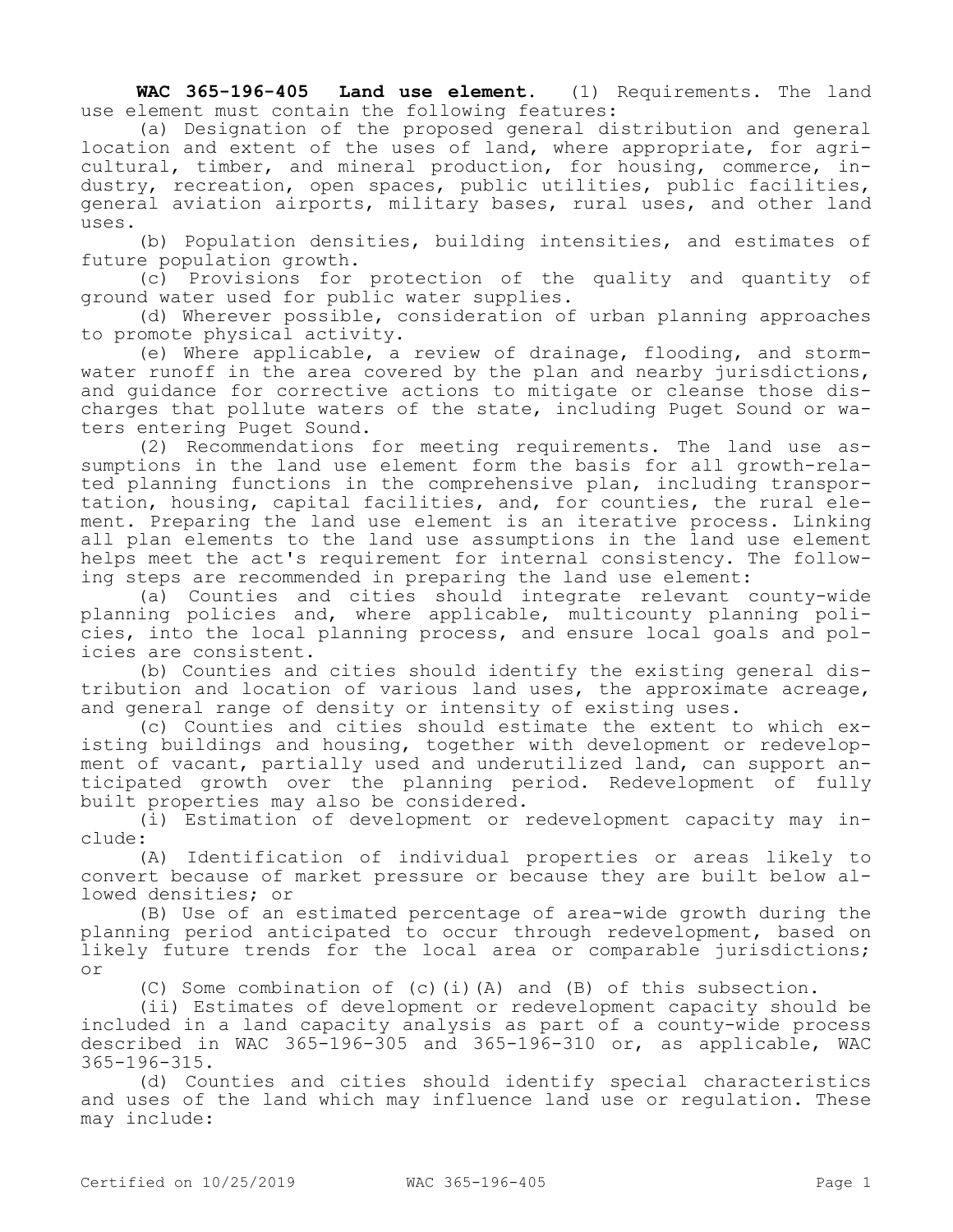(i) The location of agriculture, forest and mineral resource lands of long-term commercial significance.

(ii) The general location of any known critical areas that limit suitability of land for development.

(iii) Influences or threats to the quality and quantity of ground water used for public water supplies. These may be identified from information sources such as the following:

(A) Designated critical aquifer recharge areas that identify areas where potentially hazardous material use should be limited, or for direction on where managing development practices that influence the aquifer would be important;

(B) Watershed plans approved under chapter 90.82 RCW; ground water management plans approved under RCW 90.44.400; coordinated water system plans adopted under chapter 70.116 RCW; and watershed plans adopted under chapter 90.54 RCW as outlined in RCW 90.03.386.

(C) Instream flow rules prepared by the department of ecology and limitations and recommendations therein that may inform land use decisions.

(iv) Areas adjacent to general aviation airports where incompatible uses should be discouraged, as required by RCW 36.70A.510 and 36.70.547, with guidance in WAC 365-196-455.

(v) Areas adjacent to military bases where incompatible uses should be discouraged, as required by RCW 36.70A.530 with guidance in WAC 365-196-475.

(vi) Existing or potential open space corridors within and between urban growth areas as required by RCW 36.70A.160 for recreation, wildlife habitat, trails, and connection of critical areas as defined in RCW 36.70A.030. Counties and cities may consult WAC 365-196-335 for additional information.

(vii) Where applicable, sites that are particularly well suited for industry. Counties and cities should consult WAC 365-196-310 (3)(c)(iv) for information on industrial land uses. For counties, the process described in WAC 365-196-465 and 365-196-470 may be relevant for industrial areas outside of an urban growth area.

(viii) Other features that may be relevant to this information gathering process may include view corridors, brownfield sites, national scenic areas, historic districts, or other opportunity sites, or other special characteristics which may be useful to inform future land use decisions.

(e) Counties and cities must review drainage, flooding, and stormwater runoff in the area or nearby jurisdictions and provide guidance for corrective actions to mitigate or cleanse those discharges that pollute waters of the state, including Puget Sound or waters entering Puget Sound. Water quality information may be integrated from the following sources:

(i) Planning and regulatory requirements of municipal stormwater general permits issued by the department of ecology that apply to the county or city.

(ii) Local waters listed under Washington state's water quality assessment and any water quality concerns associated with those waters.

(iii) Interjurisdictional plans, such as total maximum daily loads.

(f) Counties and cities must obtain twenty-year population allocations for their planning area as part of a county-wide process described in WAC 365-196-305(4) and 365-196-310. Using information from the housing needs analysis, identify the amount of land suitable for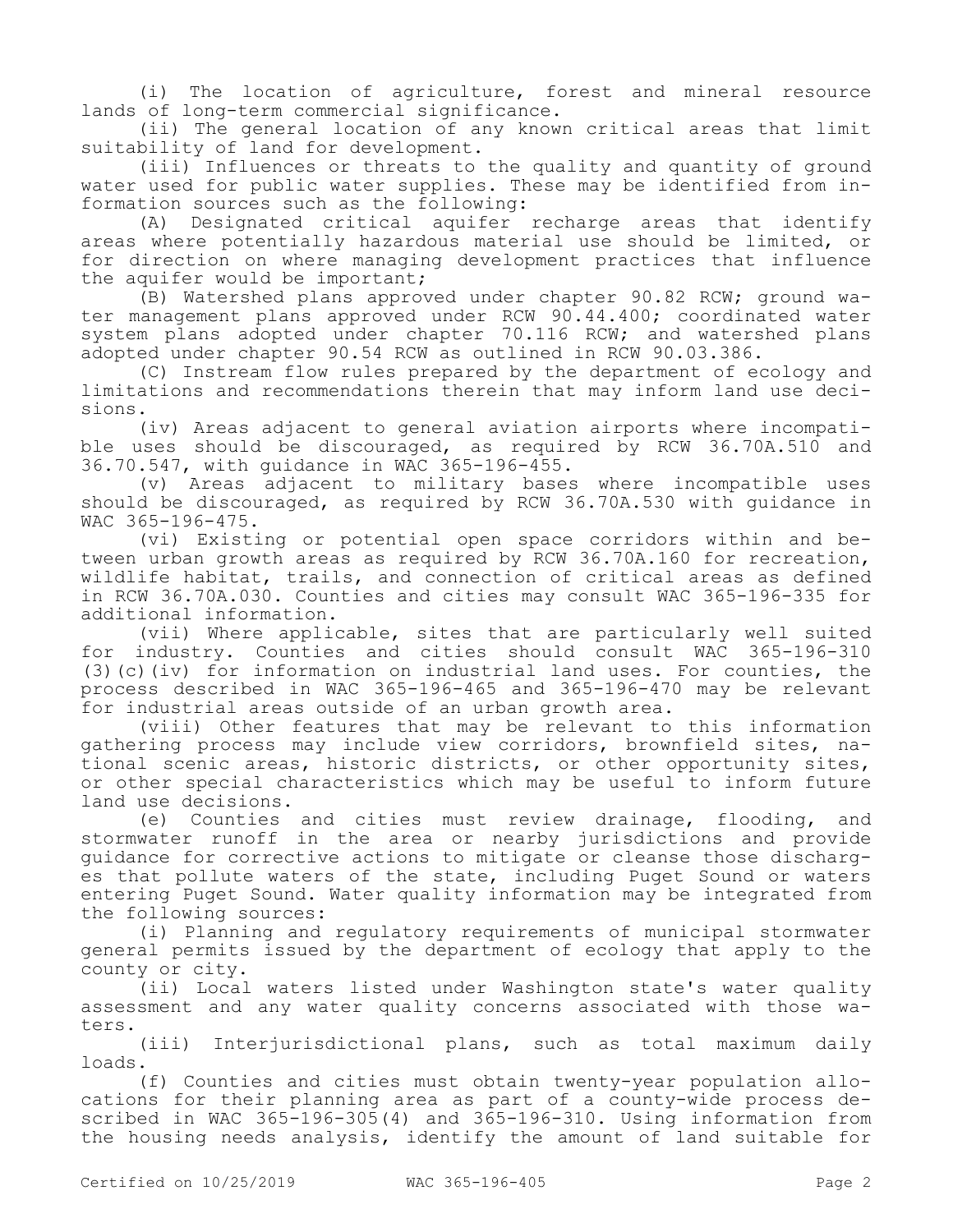development at a variety of densities consistent with the number and type of residential units likely to be needed over the planning period. At a minimum, cities must plan for the population allocated to them, but may plan for additional population within incorporated areas.

(g) Counties and cities should estimate the level of commercial space, and industrial land needed using information from the economic development element, if available, or from other relevant economic development plans.

(h) Counties and cities should identify the general location and estimated quantity of land needed for public purposes such as utility corridors, landfills or solid waste transfer stations, sewage treat-<br>ment facilities, stormwater management facilities, recreation, ment facilities, stormwater management schools, and other public uses. Counties and cities should consider corridors needed for transportation including automobile, rail, and trail use in and between planning areas, consistent with the transportation element and coordinate with adjacent jurisdictions for connectivity.

(i) Counties and cities should select land use designations and implement zoning. Select appropriate commercial, industrial, and residential densities and their distribution based on the total analysis of land features, population to be supported, implementation of regional planning strategies, and needed capital facilities.

(i) It is strongly recommended that a table be included showing the acreage in each land use designation, the acreage in each implementing zone, the approximate densities that are assumed, and how this meets the twenty-year population projection.

(ii) Counties and cities should prepare a future land use map including land use designations, municipal and urban growth area boundaries, and any other relevant features consistent with other elements of the comprehensive plan.

(j) Wherever possible, counties and cities should consider urban planning approaches that promote physical activity. Urban planning approaches that promote physical activity may include:

(i) Higher intensity residential or mixed-use land use designations to support walkable and diverse urban, town and neighborhood centers.

(ii) Transit-oriented districts around public transportation transfer facilities, rail stations, or higher intensity development along a corridor served by high quality transit service.

(iii) Policies for siting or colocating public facilities such as schools, parks, libraries, community centers and athletic centers to place them within walking or cycling distance of their users.

(iv) Policies supporting linear parks and shared-use paths, interconnected street networks or other urban forms supporting bicycle and pedestrian transportation.

(v) Policies supporting multimodal approaches to concurrency consistent with other elements of the plan.

(vi) Traditional or main street commercial corridors with street front buildings and limited parking and driveway interruption.

(vii) Opportunities for promoting physical activity through these and other policies should be sought in existing as well as newly developing areas. Regulatory or policy barriers to promoting physical activity for new or existing development should also be removed or lessened where feasible.

(k) Counties and cities may prepare an implementation strategy describing the steps needed to accomplish the vision and the densities